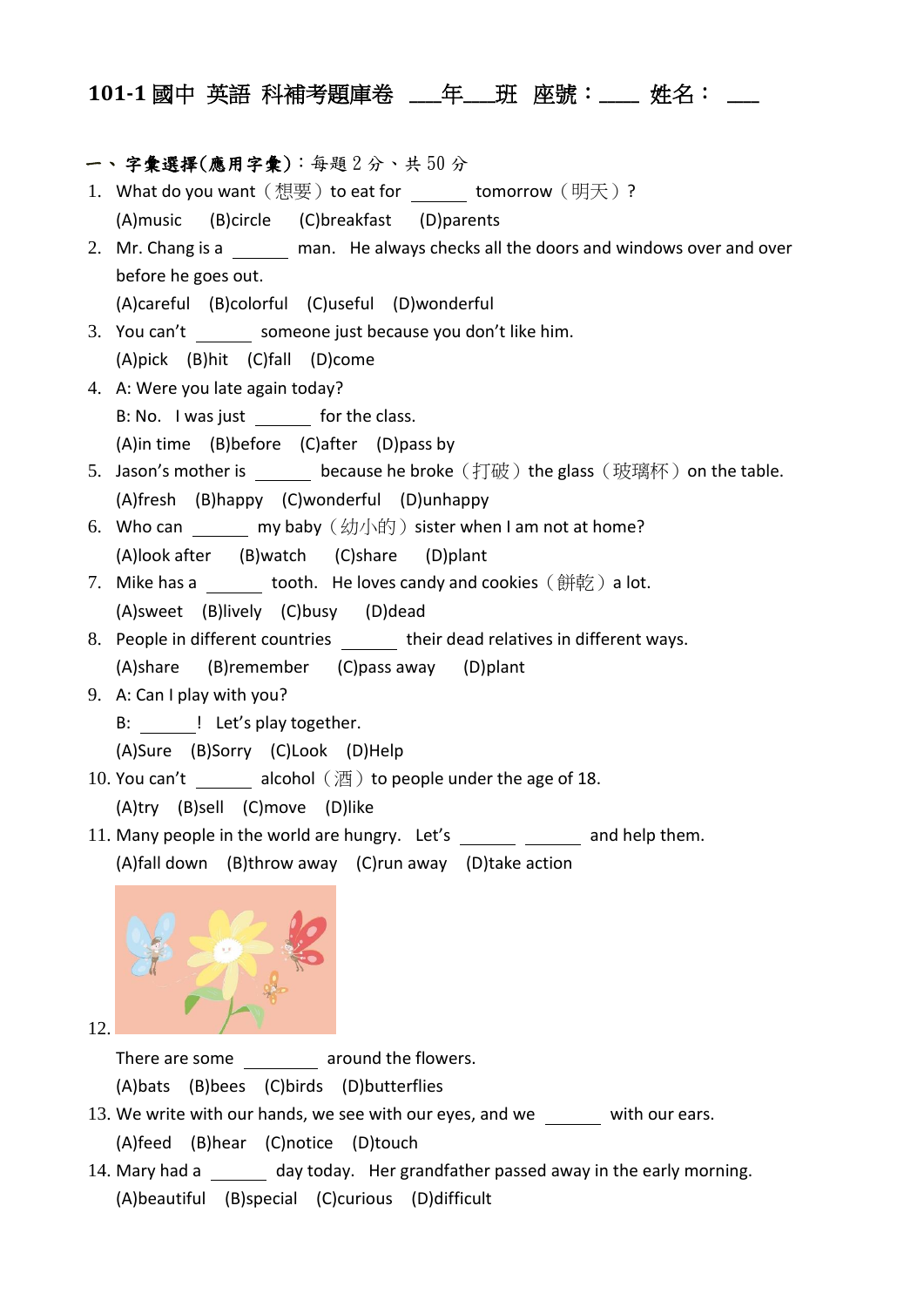- 15. The farmer has many on his farm  $($  農場).
	- (A)sheep (B)goose (C)koala (D)hen
- 16. I need to for the test, so I can't go out with you. (A)prepare (B)keep (C)begin (D)understand
- 17. Hilary is happy every day. She lives a life with her husband and children. (A)wonderful (B)terrible (C)possible (D)meat-free
- 18. Class, Brad is in the mountain. He is not coming today. (A)camping (B)going sailing (C)spending (D)going surfing
- 19. There are sixty \_\_\_\_\_\_\_ in a hour. (A)seconds (B)days (C)quarters (D)minutes
- 20. On the first day of Chinese New Year, many people usually visit for good luck. (A)churches (B)schools (C)temples (D)restaurants
- 21. Because of COVID-19, people wear masks  $(\Box \mathbb{E})$  inside the rooms and on buses. (A)can (B)will (C)have to (D)may
- 22. Patrick is a trickster (智多星). He has many cool  $\qquad \qquad$ . (A)health (B)members (C)ideas (D)streets
- 23. Becky's is to become a basketball player (選手). (A)life (B)style (C)age (D)dream
- 24. This computer is  $\qquad \qquad$ , but it might not be as good as  $(\text{m}...\text{m}$ (A)dangerous (B)cheap (C)comfortable (D)convenient
- 25. These questions are **.** You should get one hundred on the test. (A)difficult (B)simple (C)wonderful (D)poor

二、文法:每題2分、共50分

- 1. Dad and Mom **in the park every evening last year.** (A)walked (B)walk (C)walks (D)are walking
- 2. Emily: do you need to finish the desk?

John: I plan to spend 2 weeks making it.

Emily: So I can get it on July 10?

John: Yes.

(A)When (B)What time (C)How much time (D)How many times

3. A: didn't you feed the cat?

B: I was too busy.

(A)Why (B)What (C)Where (D)How

- 4. A: does Alicia buying the snacks in the night market? B: About twenty minutes. (A)How often; cost (B)How much; take (C)How long; spend (D)How far; pay
- 5. He play basketball with my brother at school tomorrow.  $(A) \times$  (B)should (C)will (D) is to
- 6. Judy: \_\_\_\_\_\_\_\_ you have a good time last weekend?

Penny: Yes, we also have the set of the set of the set of the set of the set of the set of the set of the set o

(A)Did; had (B)Do; do (C)Do; have (D)Did; did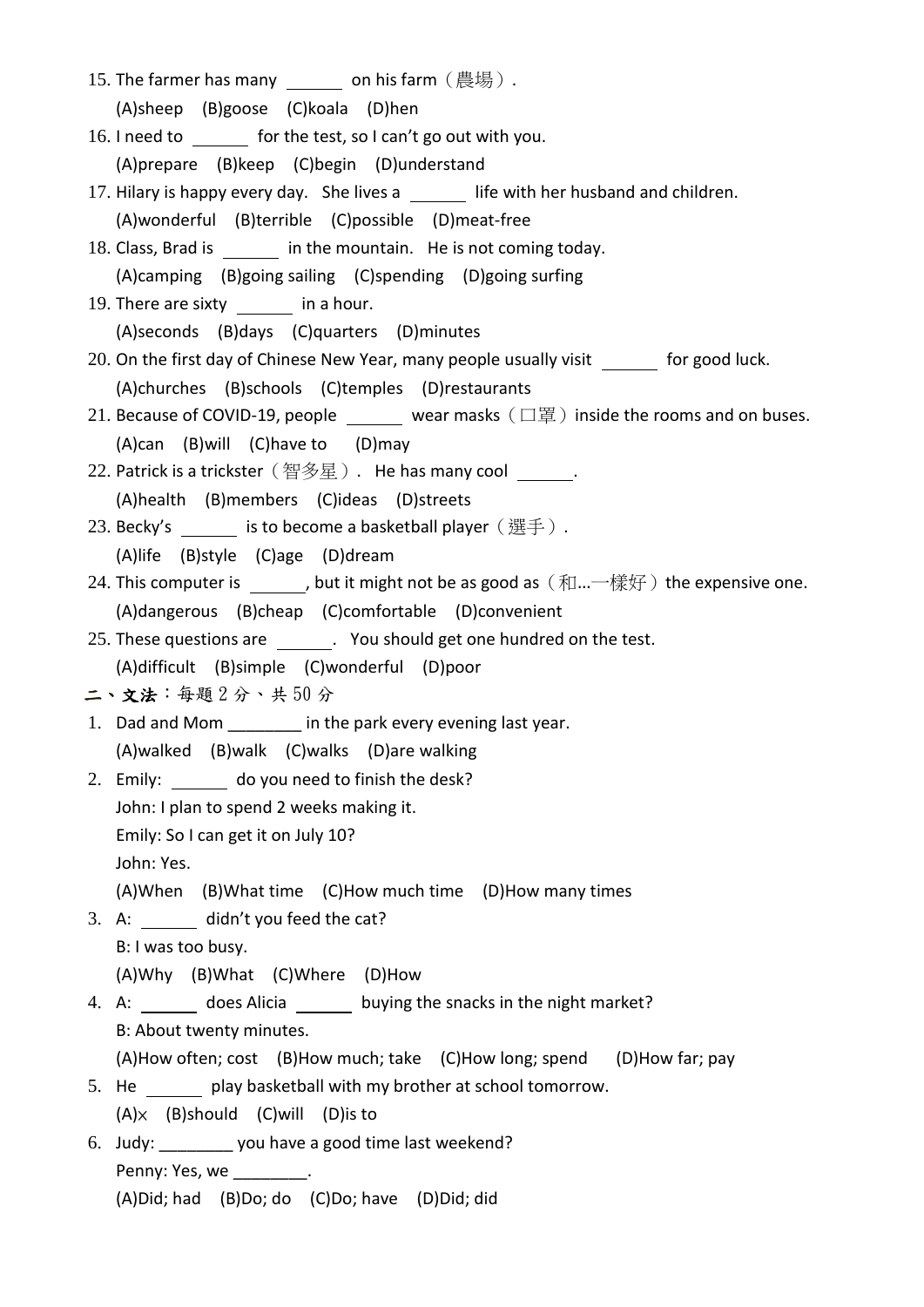7. you busy last week?

(A)Are (B)Were (C)Did (D)Was

- 8. Zuri: Did Daniel look after his brother? Odin: Yes, he . (A)is (B)can (C)does (D)did
- 9. There **any students at school a week ago.**
- (A)isn't (B)aren't (C)wasn't (D)weren't
- 10. William: What are in your bag? Is there anything for me? Susan: Sure. you some chicken, pork, and vegetables. They're all your favorites. William: Great! Thanks.
	- (A)I buy (B)I'm buying (C)I bought (D)I was buying
- 11. Maria \_\_\_\_\_\_ to work last Friday because it \_\_\_\_\_\_ rainy. (A)drives; didn't (B)is driving; was (C)drove; was (D)drive; isn't
- 12. The team celebrated because they won the game. $=$ (A)The team won the game, so they celebrated. (B)Because the team celebrated, they won the game. (C)Because the team won the game, so they celebrated. (D)The team celebrated, so they won the game.
- 13. We were watching TV .

(A)on Mondays (B)at seven last night (C)every morning (D)last Sunday

14.  $\Box$  we moved to Tainan, we lived  $(\pm)$  in Taipei.

(A)Because (B)Before (C)After (D)When

- 15. A: What were watching then?
	- B: A movie about sea animals.

(A)Tiffany (B)Ms. Chen (C)the children (D)your sister

- 16. The old woman the street before she the green light  $($  燈) .
- (A)crossed; saw (B)was crossing; was seeing (C)crossed; was seeing (D)was crossing; saw
- 17. Lowe started Chinese when he was seven years old.
	- (A)learned (B)learning to (C)to learn (D)learn
- 18. Ron \_\_\_\_\_\_ a day \_\_\_\_\_\_ homework after school, and that is why he can be the best ( 最好 的) student at school.

(A)pays; doing (B)spent; does (C)spends; doing (D)spends; do

- 19. William never time science at home, so he gets a bad grade (成績) on science test every time.
	- (A)spent; studied (B)spends; to study (C)spends; study (D)spends; studying
- 20. It is difficult for them this story.
- (A)understand (B)to understand (C)understood (D)understanding
- 21. in the meadow is so wonderful.

(A)Picnic (B)Picnics (C)Picnicked (D)Picnicking

22. Doing the dishes and doing the laundry (洗衣服) \_\_\_\_\_\_ convenient for modern people (A)is (B)are (C)looks (D)be